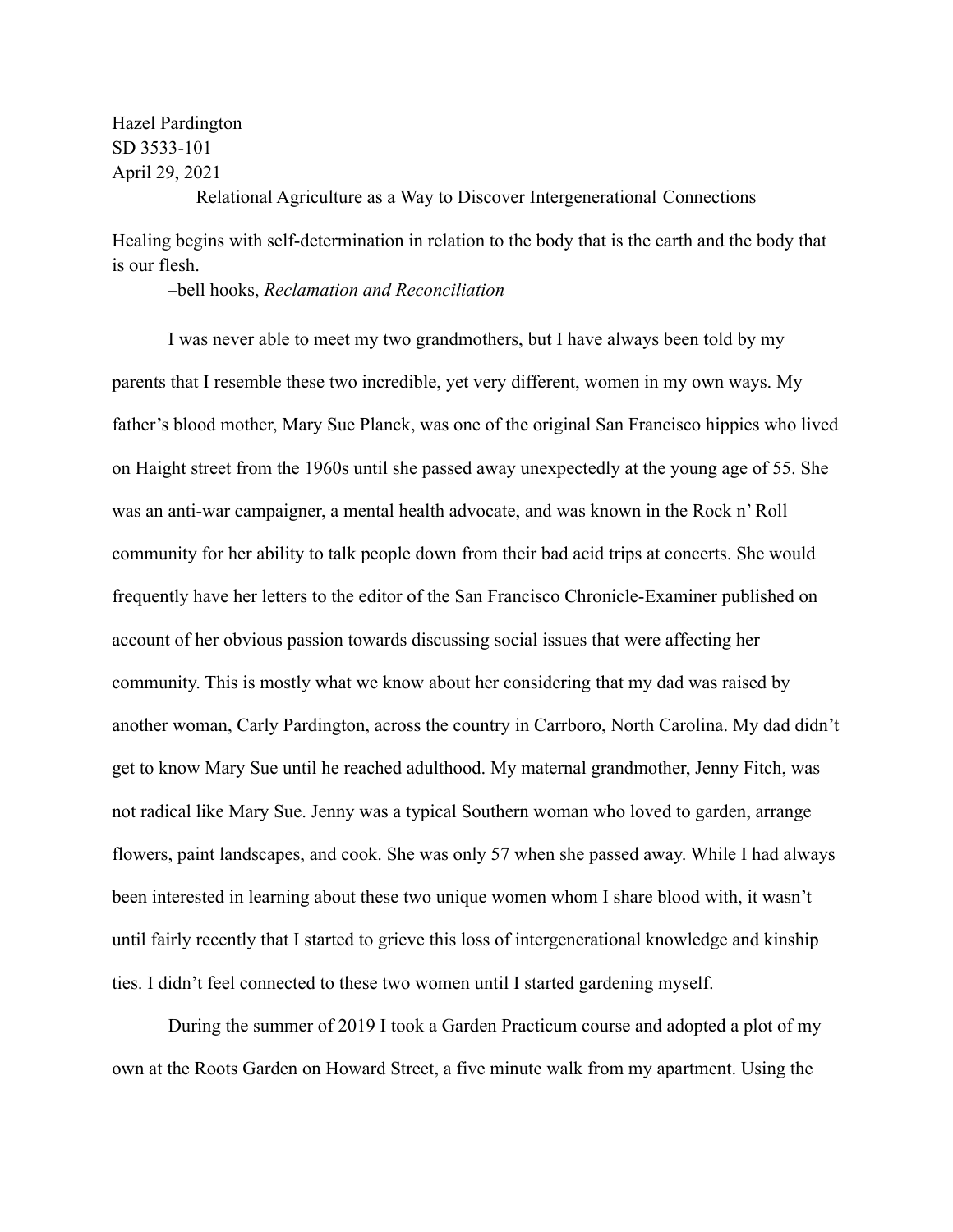skills I learned from my gardening class I was able to successfully grow zucchinis, tomatoes, basil, cucumbers, and other herbs from the ground for the very first time. Nothing can compare to the excitement and pride I felt when I pulled my first ripe zucchini from the plot I had been tending for months. The ability to harvest food from my own garden plot made me feel more empowered than I ever had before.

Not only did I grow as an individual by working in the garden, I also grew more connected to the community that managed the land, including garden managers, interns, classmates, and even volunteers. The process of *embodied caring labor*, practiced by those making use of this unique green space, helps to not only create a beautiful garden, but also helps facilitate, as Neera Singh states, "[one's] sense of community and 'being-in-common' with the rest of nature and with each other." As a common space in the downtown Boone community, the Roots Garden serves as a place for people to compost their food scraps, learn about growing produce, learn how to make their own tinctures, and even to use as a small green space where one can relax and escape the asphalt. As a commons, the Roots Garden is able to facilitate a way for people to "reclaim control over [their] lives and over the conditions of [their] reproduction" (Singh 2017, 765). Once one learns of the power of a community garden you can't go back, you'll always see them as ripe with opportunities.

As I started to view gardening as a strategy to bring communities together, I began to consider the intergenerational connections that gardening could facilitate as well. Being divorced from the land is a relatively new phenomenon in the American South, which was considered a mostly agrarian society until just about a half century ago when agricultural monopolies and polluting industries started taking over. I was able to recognize the radical potential that community gardens offer by connecting with my community and growing my own produce.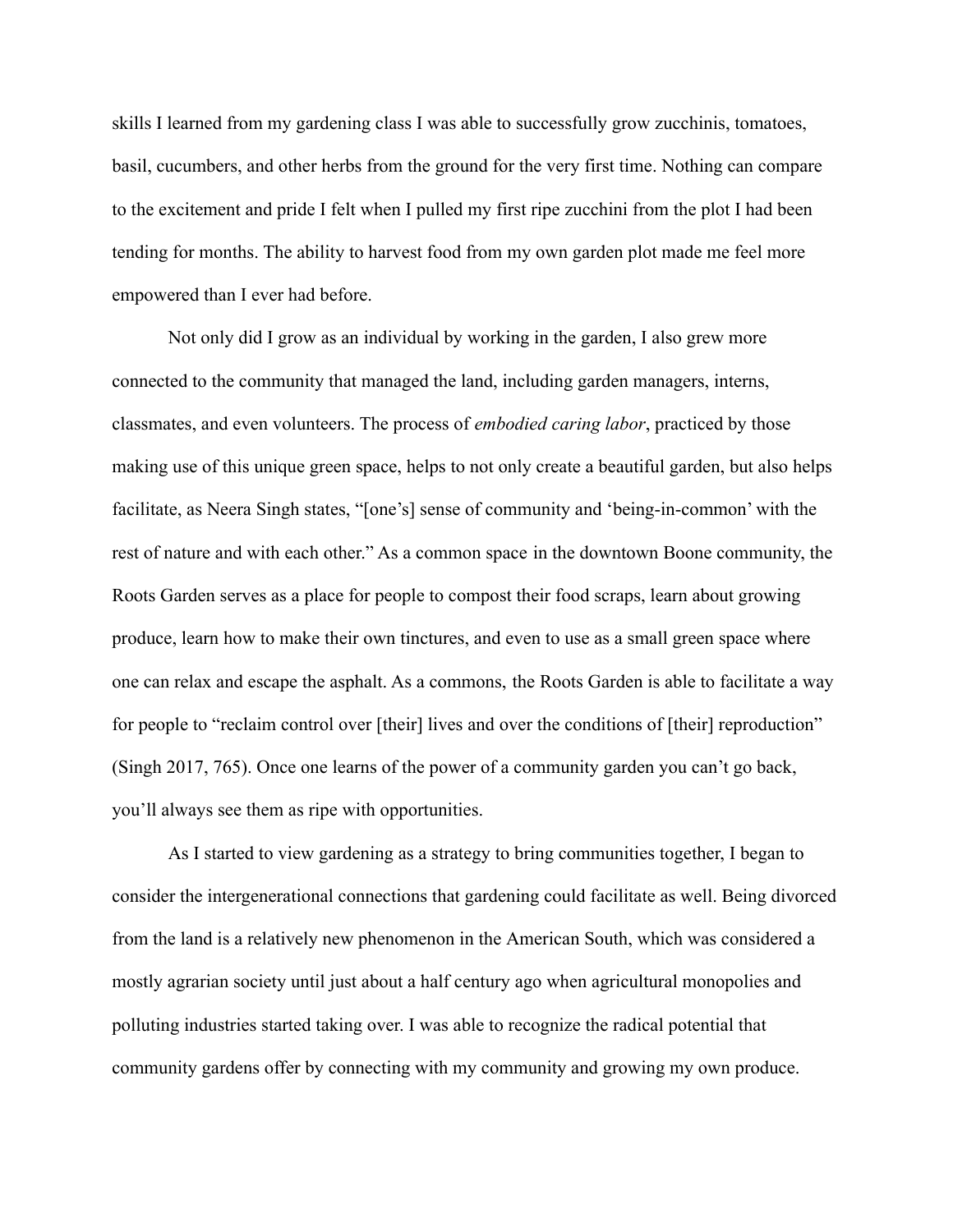Understanding gardening, an activity my maternal grandmother was most fond of, and returning to the land as a strategy of independence where, like my fraternal grandmother Mary Sue said, "you wouldn't have to work for the Man," allowed me to connect with my ancestors in a way I never thought would be possible.

Mary Sue felt strongly that people should strive to practice, "Loving your fellow man, loving your friends, love animals, love people." Although she didn't embody traditional caring labor performed by women, she practiced a sort of feminism that understood that liberation from oppressive hierarchical structures would create a better world for her and her fellow man. My grandmother Jenny was not a radical visionary like Mary Sue, but she too believed in a better life for her descendants. Jenny once wrote that she hoped her children "will find the unique pleasure that good food, flowers, and herbs can bring." I have been able to embody both of my grandma's hopes for their descendents through my anti-capitalist education and my experiences cultivating the land, which allowed me to use some of my own produce to make my family's favorite dish, Jenny's squash casserole. By sharing Jenny's classic family recipe with my loved ones in Boone I also felt more linked to my other grandma Mary Sue, on account of her giving nature and devotion to caring for those around her.

## Squash Casserole with White Cheddar Cheese *6-8 portions*

Ingredients:

- 1 medium-size onion, thinly sliced
- 2 pounds yellow squash, thinly sliced [subbed one lb of yellow squash for zucchini]
- 1 teaspoon salt, freshly ground pepper
- $-2$  eggs
- $\frac{1}{2}$  cup of milk
- $\frac{1}{2}$  pound Vermont of New York white cheddar cheese, grated

[her original recipe also calls for 2 tablespoons of sugar  $& 1-2$  tablespoons of butter, but now my family omits these ingredients from the dish]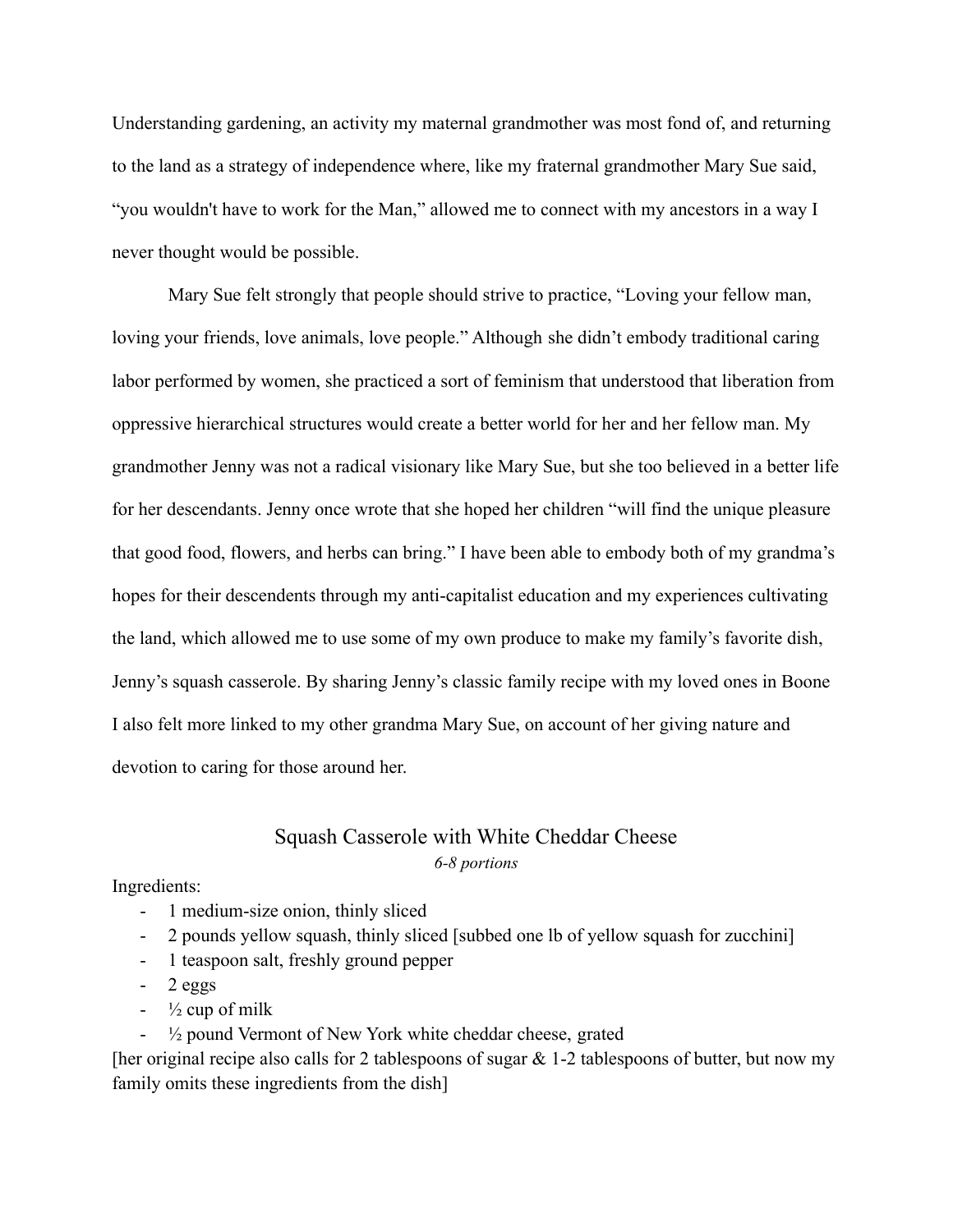## Instructions:

- 1. Preheat the oven to 350°
- 2. Cook the onions [I like to caramelize them rather than boil them with the squash] and squash in a small amount of boiling water for 10-15 minutes or until fork-tender. Drain well. Arrange in a 2-quart baking dish. Add salt and pepper.
- 3. Mix eggs, milk, and cheese and pour over the squash mixture.
- 4. Bake at 350° for 45 minutes. Cut into squares and then into diamonds to make a prettier shape on the plate.

While I feel extremely lucky to have been able to experience these increased kinship ties with my maternal ancestors through practices like gardening, cooking, and sharing meals, I can't help but wonder how future generations will be able to connect with their ancestors if cultivating the land is no longer an option on account of our current climate emergency. How will future generations build community if everywhere becomes privatized and our few remaining common spaces become enclosed? Will people be able to continue cultivating native fruits and vegetables when our familiar growing seasons cease to reliably operate as they have for centuries? Will the soil be healthy enough to sustain life? These are the questions that keep me up at night.

One of the most challenging aspects of addressing climate change is confronting the widespread notion that we do not have the answers to the wicked problems caused by this emerging crisis. While we certainly don't have the solutions readily available for all that the climate crisis will change, there are plenty of things humans *do* know about our natural world that can serve as ways to mitigate the effects of this emergency. We know that trees are amazing at sequestering carbon dioxide, so why don't we protect our remaining forests and plant more native trees? We know that diversified polycultures are more productive and resilient than conventional plantation or monocrop agriculture, so why don't we experiment with cover crops, refrain from tilling, and start intercropping our farms and gardens? We know that up to 35% of food in high-income countries is thrown out by consumers, so why don't we implement